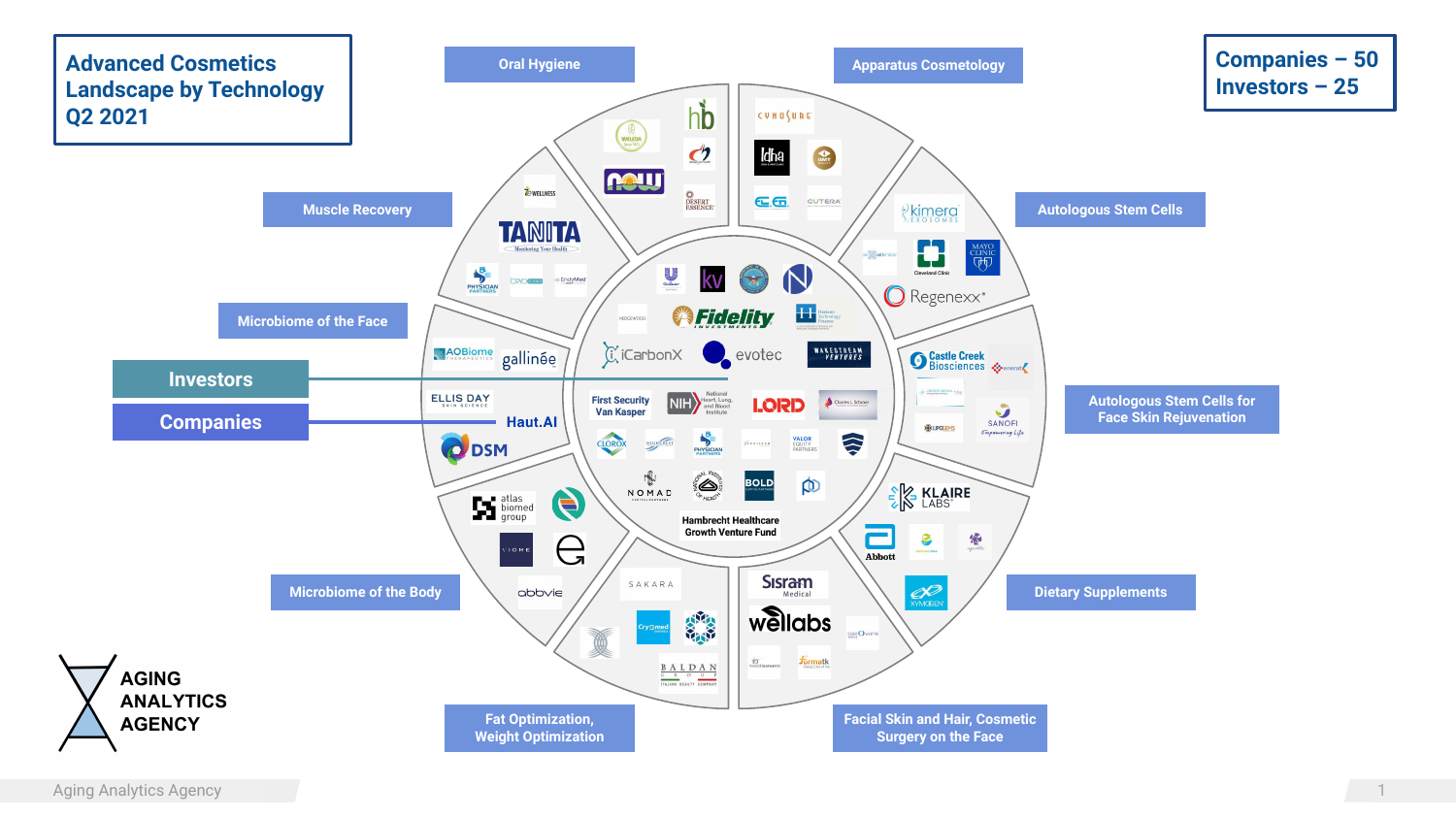## **List of the Companies\***

| 1              | <b>7ewellness</b>               |
|----------------|---------------------------------|
| $\overline{2}$ | Abbott                          |
| 3              | Abbvie                          |
| $\overline{4}$ | <b>AOBiome</b>                  |
| 5              | <b>Atlas Biomed Group</b>       |
| 6              | <b>Baldan Group</b>             |
| $\overline{7}$ | <b>BIOMES</b>                   |
| 8              | <b>BioXcellerator</b>           |
| 9              | <b>Castle Creek Biosciences</b> |
| 10             | <b>Cleveland Clinic</b>         |
| 11             | Cryomed                         |
| 12             | CryoScience                     |
| 13             | Cutera                          |

| 14 | Cynosure               |
|----|------------------------|
| 15 | Daeyang Medical        |
| 16 | <b>Desert Essence</b>  |
| 17 | Designs for Health     |
| 18 | <b>DSM</b>             |
| 19 | El.En. Spa             |
| 20 | Ellis Day Skin Science |
| 21 | Elsavie                |
| 22 | Endymed                |
| 23 | FormaTK                |
| 24 | Gallinee               |
| 25 | Generatx               |
| 26 | <b>GMT Beauty</b>      |

\*in alphabetical order as for 2021